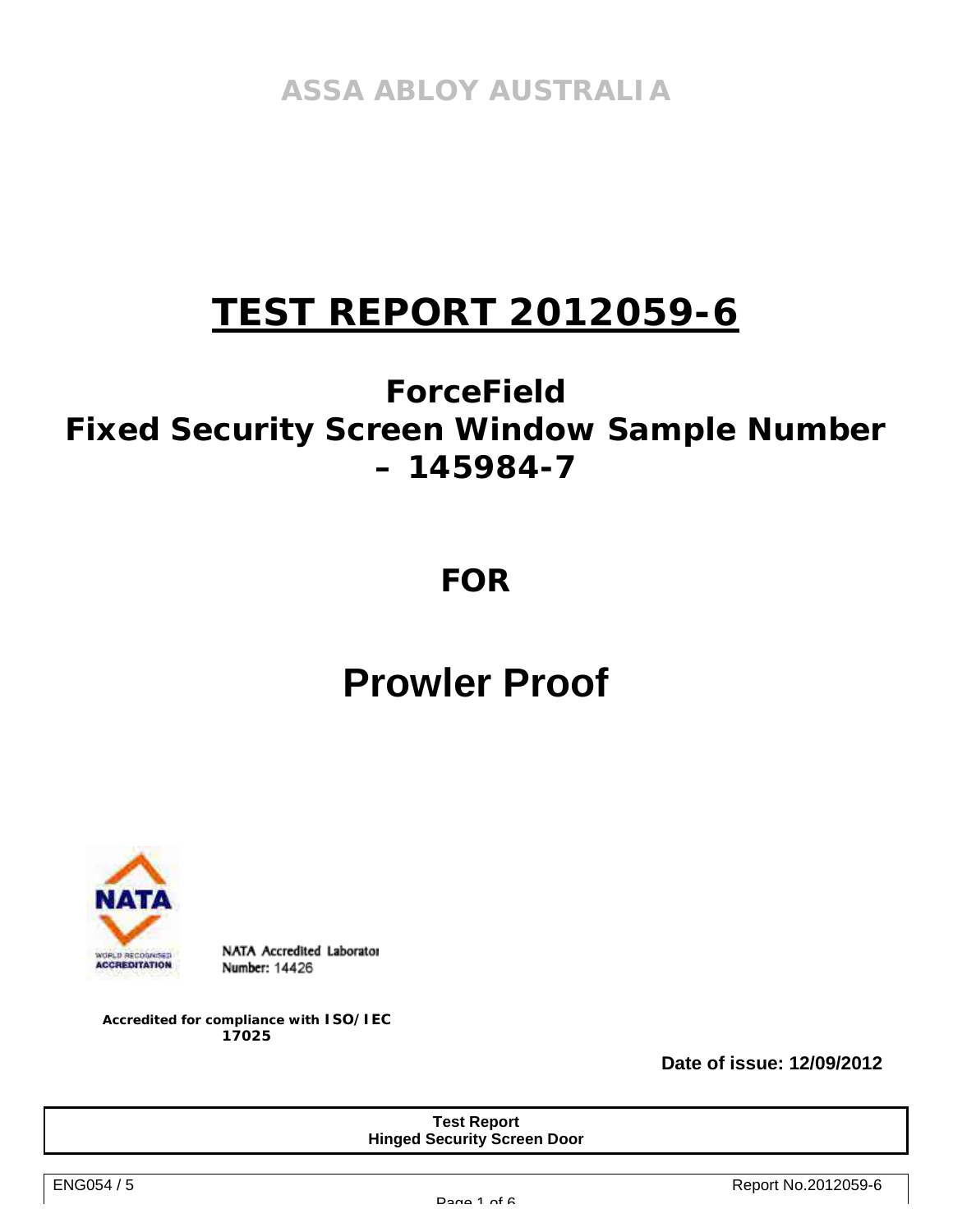| <b>Test Report Number:</b> | 2012059-6                  | Project Number: 10541          |                         |
|----------------------------|----------------------------|--------------------------------|-------------------------|
| <b>Manufactured By:</b>    | <b>Prowler Proof</b>       | Date of Submission: 11/09/2012 |                         |
| <b>Tested By:</b>          | A Sterrenberg and C Horton |                                | <b>Date:</b> 11/09/2012 |
| <b>Certified By:</b>       | A Sterrenberg              |                                | <b>Date: 11/09/2012</b> |
| <b>Witnessed By:</b>       | Michael Henry              | Date:                          | 11/09/2012              |

### **Details of Test Window**

| <b>Type and Class:</b>   | Fixed Security Screen Window - Type 1 Class A                                          |
|--------------------------|----------------------------------------------------------------------------------------|
| Make or Model:           | ForceField                                                                             |
| <b>Sample Number:</b>    | 145984-7                                                                               |
| <b>Frame Size:</b>       | 1500mm x 900mm                                                                         |
| <b>Framing Material:</b> | Pinus Radiata                                                                          |
|                          | <b>Constructional Description of Test Security Window Grille:</b>                      |
|                          | An aluminium fixed security screen window containing woven stainless steel mesh infill |
|                          |                                                                                        |

### **Details of Test Window Infill**

| <b>Type and Fabrication Method:</b> |                     | Woven stainless steel mesh                                                  |  |  |  |  |  |  |
|-------------------------------------|---------------------|-----------------------------------------------------------------------------|--|--|--|--|--|--|
| Manufacturer's-                     |                     | <b>Name:</b> Meshtec International<br><b>Part Number: SS Mesh BK</b>        |  |  |  |  |  |  |
| <b>Material Type and Grade:</b>     | powder coated black | 0.8mm 316 Stainless Steel woven mesh - plain weave 11x11 strands per inch - |  |  |  |  |  |  |
|                                     |                     |                                                                             |  |  |  |  |  |  |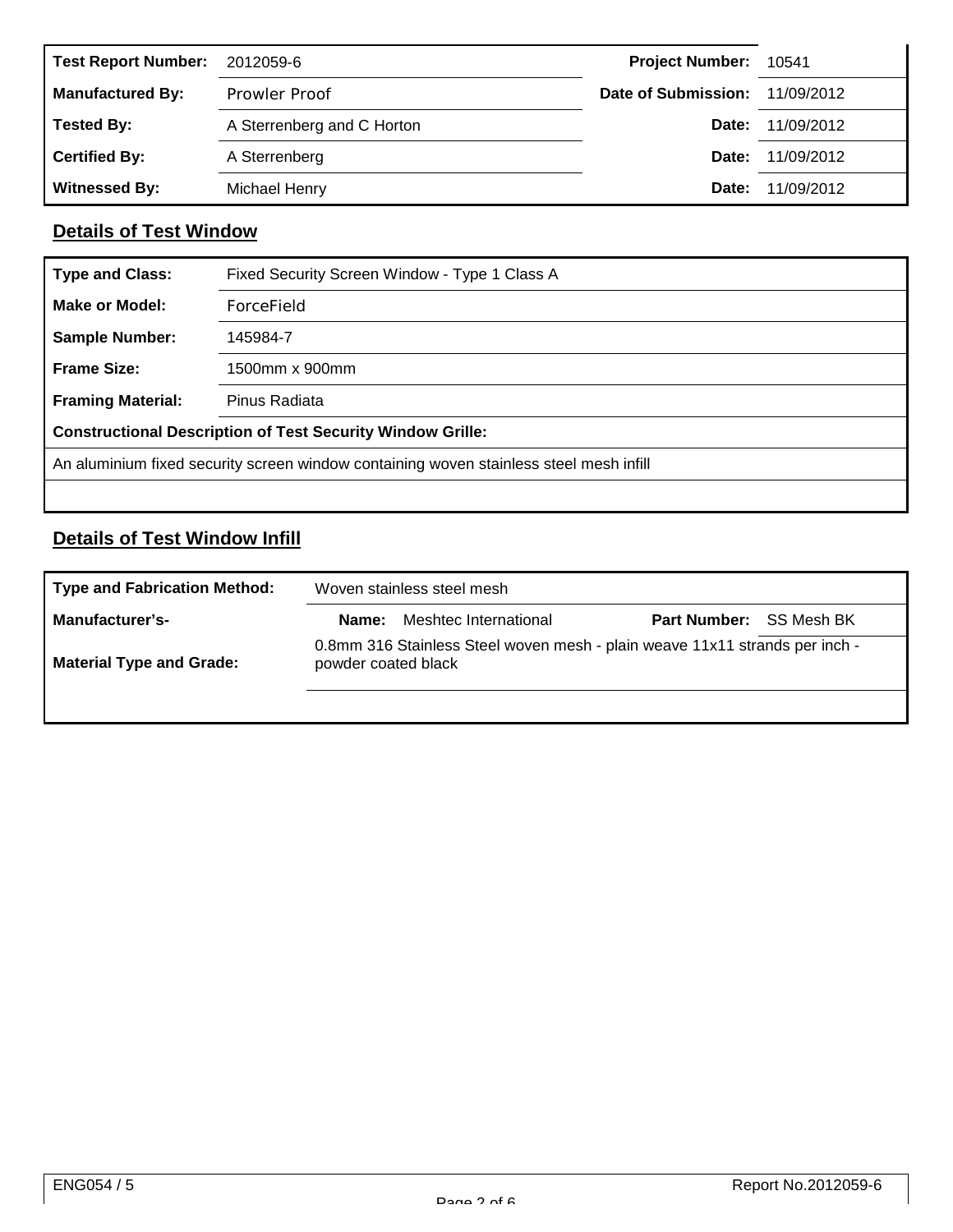### **Test Report Fixed Window Grille**

### **Dynamic Impact Test – AS 5039 / 5041**

| Measurement Before Impact Test at Impact Point (datum reading): 10mm |                       |                       |      |
|----------------------------------------------------------------------|-----------------------|-----------------------|------|
| Test                                                                 | <b>Remarks</b>        | Pass                  | Fail |
| <b>Impact One:</b>                                                   | Mesh secure to frame. | $\cdot \cdot$<br>Û    |      |
| <b>Impact Two:</b>                                                   | Mesh secure to frame  | ü                     |      |
| <b>Impact Three:</b>                                                 | Mesh secure to frame  | ü                     |      |
| <b>Impact Four:</b>                                                  | Mesh secure to frame  | $\bullet\bullet$<br>Û |      |
| <b>Impact Five:</b>                                                  | Mesh secure to frame  | Ü                     |      |
| 150mm Diameter Probe test using<br>R.M.F.                            |                       | $\cdot \cdot$         |      |

### **Jemmy Tests – AS 5039 / 5041**

| Location                     | <b>Remarks</b>                                          | <b>Pass</b> | Fail |  |  |  |  |
|------------------------------|---------------------------------------------------------|-------------|------|--|--|--|--|
| <b>Centre Locking Point:</b> |                                                         |             |      |  |  |  |  |
| <b>Bottom Locking Point:</b> |                                                         |             |      |  |  |  |  |
| <b>Top Locking Point:</b>    |                                                         |             |      |  |  |  |  |
| <b>Centre Hinge:</b>         | Face fix - No lever access gained for jemmy test - Pass |             |      |  |  |  |  |
| <b>Bottom Hinge</b>          |                                                         |             |      |  |  |  |  |
| Top Hinge:                   |                                                         |             |      |  |  |  |  |

#### **Infill Pull Tests – AS 5039/5041-2003**

| Location                      | A<br>450mm<br><b>Maximum</b> | в<br><b>150mm</b><br><b>Maximum</b>          | С<br>100x100mm<br><b>Maximum</b> | D | Е | <b>Pass</b> | Fail |  |
|-------------------------------|------------------------------|----------------------------------------------|----------------------------------|---|---|-------------|------|--|
| Centre Grille (1.5kN):        |                              |                                              |                                  |   |   |             |      |  |
| Top Corner (1.5kN):           |                              | No gaps arose to allow for pull tests - Pass |                                  |   |   |             |      |  |
| <b>Bottom Corner (1.5kN):</b> |                              |                                              |                                  |   |   |             |      |  |

- A Maximum size of any gap between grille and grille frame or grille frame and door frame under load (dynamic).
- B Maximum size of any gap between grille and grille frame or grille frame and door frame after load (static).
- C The size of any gap caused by the infill breaking away from the security grille framing.
- D Whether the grille remained in a fixed position.
- E Whether the locking device maintained the door in a locked position.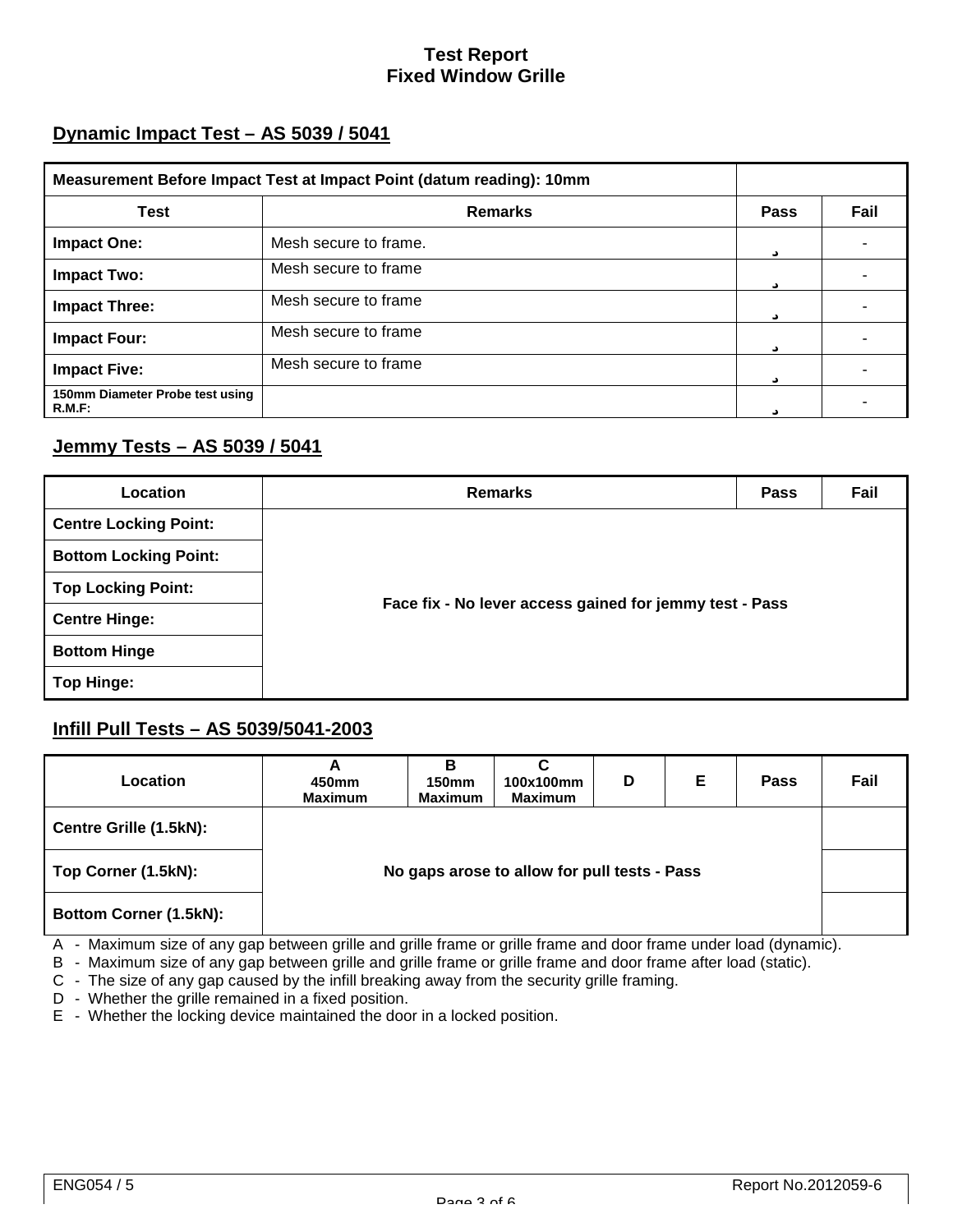| <b>Overall Test</b> | Pass                                                                                                                    |  |  |  |  |  |  |  |  |
|---------------------|-------------------------------------------------------------------------------------------------------------------------|--|--|--|--|--|--|--|--|
| Remarks:            | Impact test - Pass.                                                                                                     |  |  |  |  |  |  |  |  |
|                     | Jemmy tests - Pass                                                                                                      |  |  |  |  |  |  |  |  |
|                     | Pull tests - No gap arose to allow for pull test - Pass                                                                 |  |  |  |  |  |  |  |  |
|                     |                                                                                                                         |  |  |  |  |  |  |  |  |
|                     |                                                                                                                         |  |  |  |  |  |  |  |  |
|                     |                                                                                                                         |  |  |  |  |  |  |  |  |
|                     |                                                                                                                         |  |  |  |  |  |  |  |  |
|                     |                                                                                                                         |  |  |  |  |  |  |  |  |
|                     |                                                                                                                         |  |  |  |  |  |  |  |  |
|                     |                                                                                                                         |  |  |  |  |  |  |  |  |
|                     |                                                                                                                         |  |  |  |  |  |  |  |  |
|                     |                                                                                                                         |  |  |  |  |  |  |  |  |
|                     |                                                                                                                         |  |  |  |  |  |  |  |  |
|                     |                                                                                                                         |  |  |  |  |  |  |  |  |
|                     |                                                                                                                         |  |  |  |  |  |  |  |  |
|                     |                                                                                                                         |  |  |  |  |  |  |  |  |
|                     |                                                                                                                         |  |  |  |  |  |  |  |  |
|                     |                                                                                                                         |  |  |  |  |  |  |  |  |
|                     |                                                                                                                         |  |  |  |  |  |  |  |  |
|                     |                                                                                                                         |  |  |  |  |  |  |  |  |
|                     |                                                                                                                         |  |  |  |  |  |  |  |  |
|                     |                                                                                                                         |  |  |  |  |  |  |  |  |
|                     |                                                                                                                         |  |  |  |  |  |  |  |  |
|                     |                                                                                                                         |  |  |  |  |  |  |  |  |
|                     | This signature indicates that testing has been conducted in accordance to the current test methods of AS 5039, and test |  |  |  |  |  |  |  |  |

results reflect the test findings. This report is true for the test sample presented on the day of testing. Date Print Name Authorised Simakire

# $A.$  Stee  $m \rightarrow m$ <br>Accredited for compliance with ISO/IEC 17925

ENG054/5 Report No.2012059-6 Page 4 of 6 This report is to be reproduced in full

V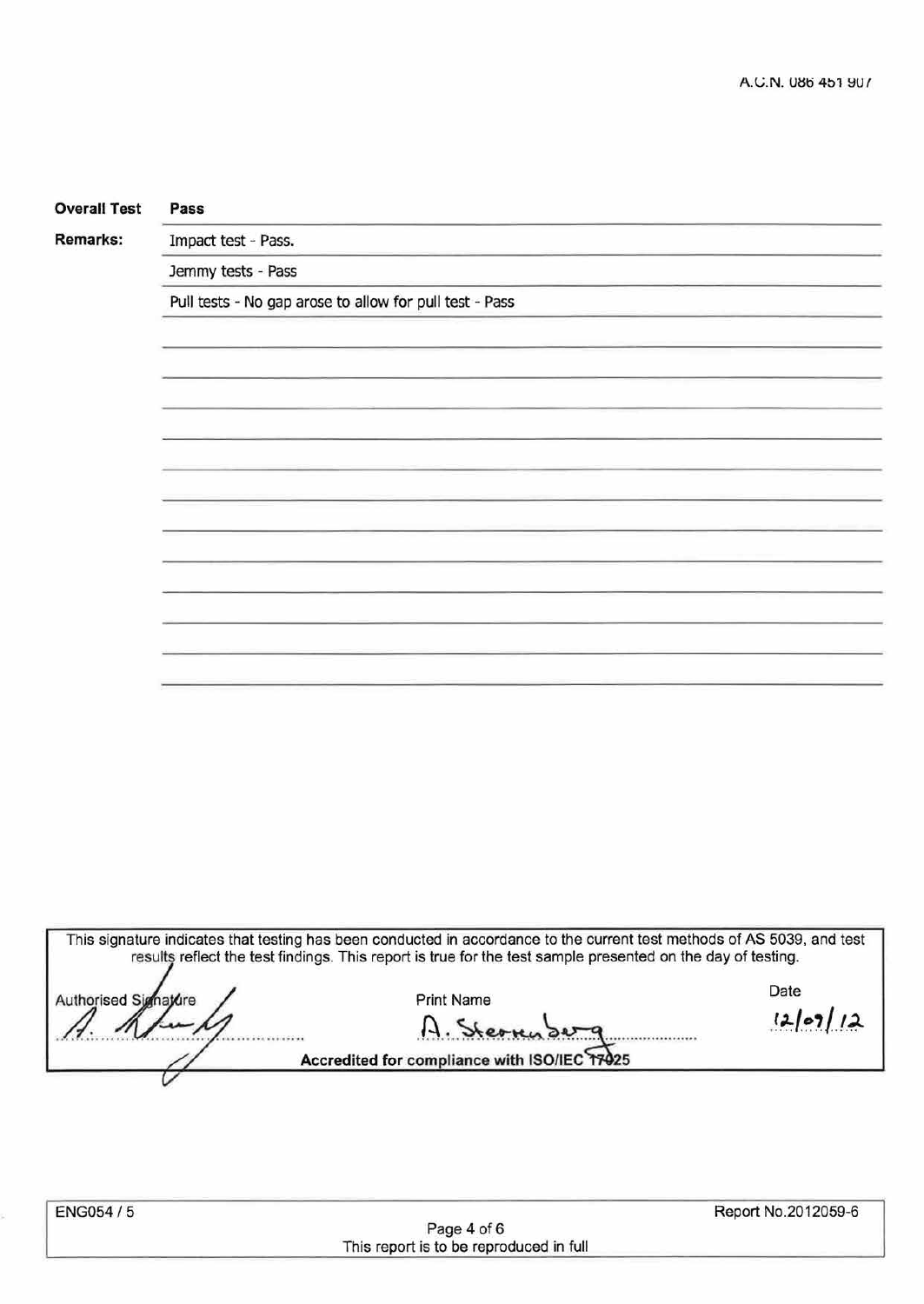### **Identification Details for Security Window Grille Submitted for Type Testing in Accordance to AS 5039/5041**

(Informative)

### **General**

| Model Number / Name:                                                                                                                                                            | ForceField                                |  |  |  |  |
|---------------------------------------------------------------------------------------------------------------------------------------------------------------------------------|-------------------------------------------|--|--|--|--|
| <b>Sample Number:</b>                                                                                                                                                           | 145984-7                                  |  |  |  |  |
| <b>Manufactured By:</b>                                                                                                                                                         | Gershwin Pty Ltd trading as Prowler Proof |  |  |  |  |
| Date of Submission:                                                                                                                                                             | 11/09/12                                  |  |  |  |  |
| Description:                                                                                                                                                                    | Fixed security screen window              |  |  |  |  |
| DRAWINGS: COMPLETE ATTACHED SHEETS<br>(To show additional specific details of door construction such as internal stiffening, hinging, etc., attach further sheets as necessary) |                                           |  |  |  |  |

### **Framing Section**

| Type:                           | Extruded aluminium                   |                   |                                |                        |       |
|---------------------------------|--------------------------------------|-------------------|--------------------------------|------------------------|-------|
| Manufacturer's-                 |                                      | Name:             | <b>Prowler Proof</b>           | <b>Section Number:</b> | FFW11 |
|                                 | <b>Attached Dimensional Drawing-</b> | Number:           | $\blacksquare$                 | <b>Issue:</b> -        |       |
| <b>Material Type and Grade:</b> |                                      | Aluminium 6060-T5 |                                |                        |       |
| <b>Surface Finish:</b>          |                                      | Powder coated     |                                |                        |       |
|                                 | Mass per Metre Length (kg):          |                   |                                |                        |       |
| <b>Mounting Frame Material:</b> |                                      |                   | See attached CAD drawings      |                        |       |
|                                 |                                      |                   | (Attach drawings if necessary) |                        |       |

### **Infill**

| <b>Type and Fabrication Method:</b>                               |                   | Woven stainless steel mesh |                           |  |                                |   |       |                     |  |               |              |   |  |  |
|-------------------------------------------------------------------|-------------------|----------------------------|---------------------------|--|--------------------------------|---|-------|---------------------|--|---------------|--------------|---|--|--|
| Manufacturer's-                                                   | Name:             |                            | Meshtec International     |  |                                |   |       | <b>Part Number:</b> |  |               | SS Mesh BK   |   |  |  |
| <b>Attached Dimensional Drawing-</b>                              | Number:           |                            | Refer attached shear test |  |                                |   |       |                     |  | <b>Issue:</b> |              |   |  |  |
| <b>Material Type and Grade:</b>                                   |                   | 0.8mm 316 Stainless Steel  |                           |  |                                |   |       |                     |  |               |              |   |  |  |
| <b>Surface Finish:</b>                                            |                   | Powder coated              |                           |  |                                |   |       |                     |  |               |              |   |  |  |
| Diameter of Type 3 Infill:                                        | 0.8 <sub>mm</sub> |                            |                           |  |                                |   |       |                     |  |               |              |   |  |  |
| <b>Fastener Details:</b><br>Bonded - Every contact point<br>Type: |                   |                            |                           |  | Part Number:                   | ٠ |       |                     |  |               |              |   |  |  |
| <b>Material</b><br>Alum                                           |                   | St.Steel                   |                           |  | Monel                          |   | Steel |                     |  |               | <b>OTHER</b> | u |  |  |
|                                                                   |                   |                            |                           |  | (Attach drawings if necessary) |   |       |                     |  |               |              |   |  |  |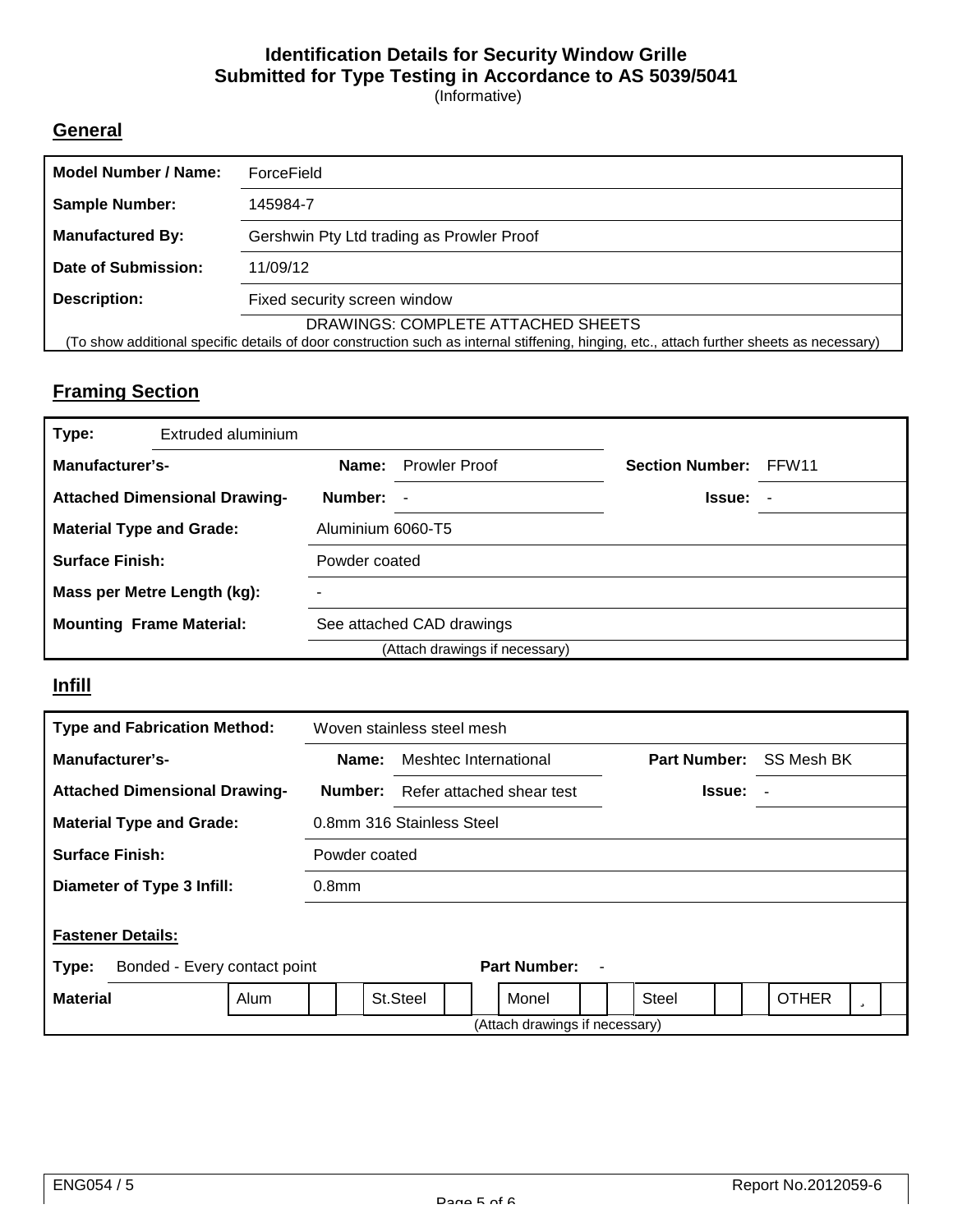| <b>Manufactured By:</b> | <b>Prowler Proof</b>                                                                                                                                                                                                           |
|-------------------------|--------------------------------------------------------------------------------------------------------------------------------------------------------------------------------------------------------------------------------|
| <b>Sample Number:</b>   | 145984-7                                                                                                                                                                                                                       |
| Window<br>Window        | Location of Fixing Points, Locking Points, Hinges and Mid-Rail - Refer attached CAD Drawing FF - ForceField<br>Means of Securing Infill to Framing, Location of Welds / Fasteners - Refer attached CAD Drawing FF - ForceField |
|                         |                                                                                                                                                                                                                                |

**End**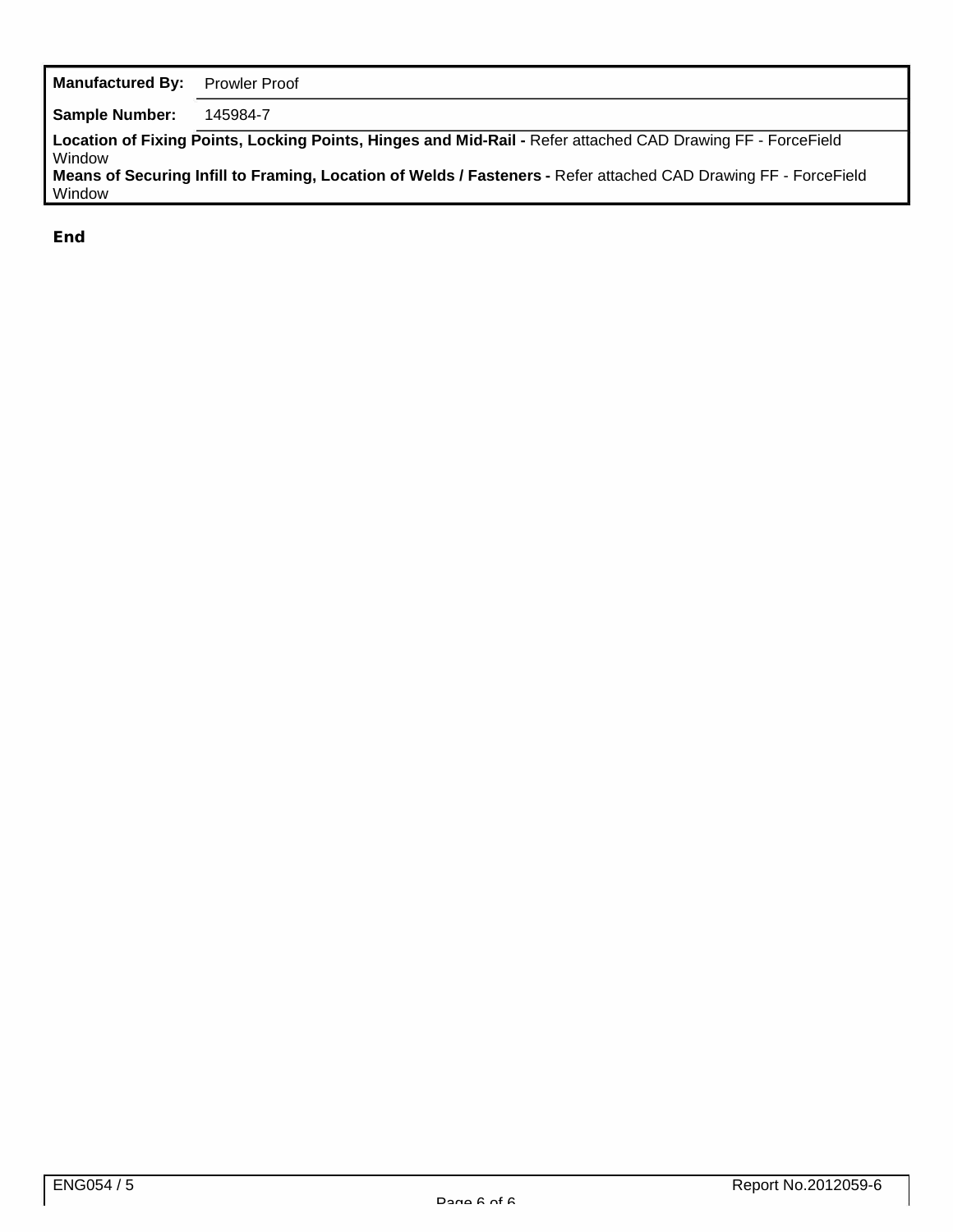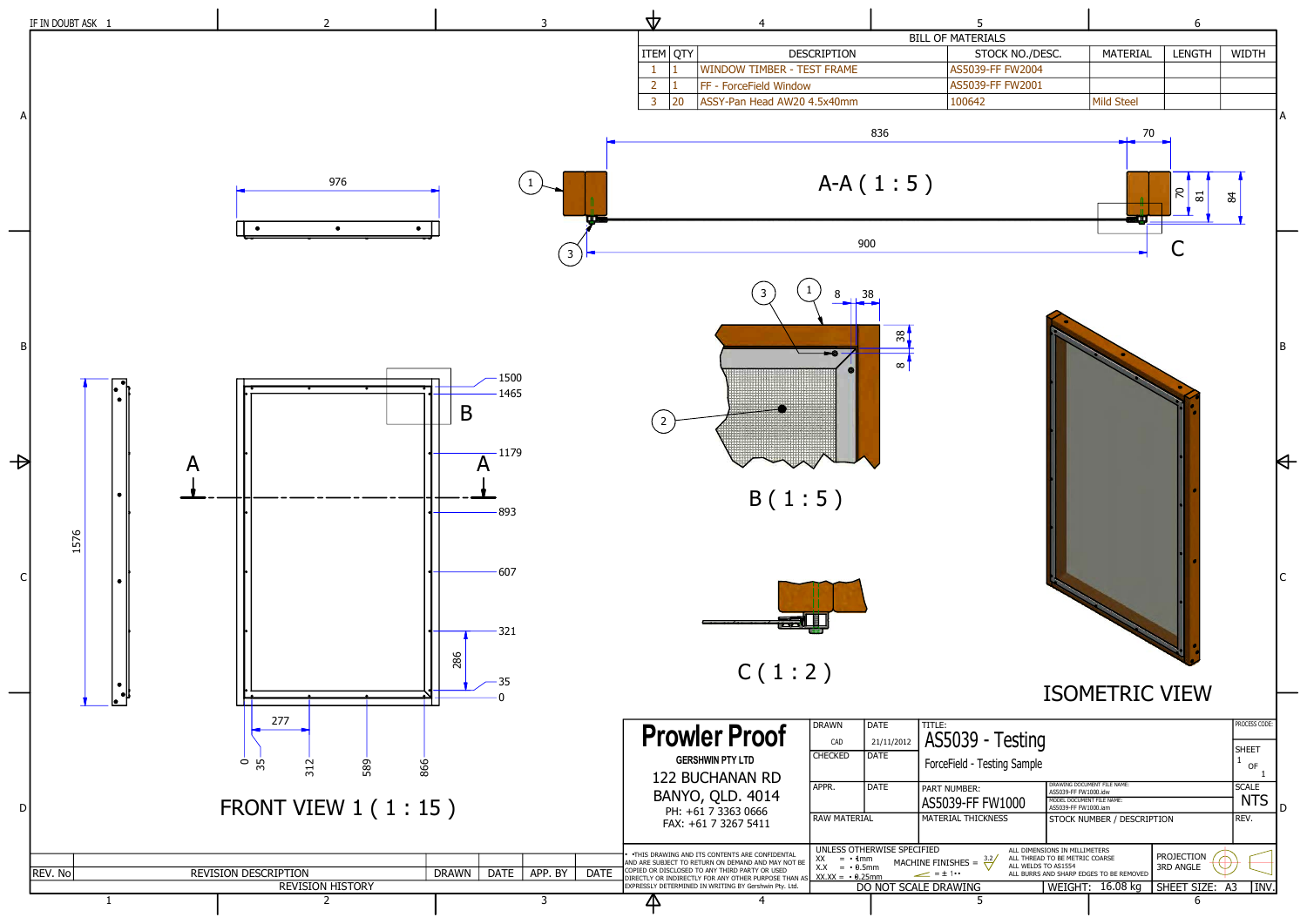

|                                                                                                                                          |                             | 6                              |                              |   |
|------------------------------------------------------------------------------------------------------------------------------------------|-----------------------------|--------------------------------|------------------------------|---|
| <b>ATERIALS</b>                                                                                                                          |                             |                                |                              |   |
| STOCK NO./DESC.                                                                                                                          | MATERIAL                    | <b>LENGTH</b>                  | <b>WIDTH</b>                 |   |
| 100005                                                                                                                                   | AI 6060 T5                  |                                |                              |   |
| 100089                                                                                                                                   | <b>R-PVC</b>                |                                |                              |   |
| 100026                                                                                                                                   | SS, T316                    | 1464                           | 864                          |   |
|                                                                                                                                          | С                           |                                |                              | А |
|                                                                                                                                          |                             |                                |                              | B |
| <b>ISOMETRIC VIEW</b>                                                                                                                    |                             |                                |                              | C |
|                                                                                                                                          |                             |                                |                              |   |
|                                                                                                                                          |                             |                                | PROCESS CODE:                |   |
| - Testing                                                                                                                                |                             |                                | <b>SHEET</b>                 |   |
| d Window                                                                                                                                 |                             |                                | 1<br>OF                      |   |
|                                                                                                                                          | DRAWING DOCUMENT FILE NAME: |                                | 1<br><b>SCALE</b>            |   |
| AS5039-FF FW2001.idw<br>MODEL DOCUMENT FILE NAME:<br>FW2001                                                                              |                             |                                | <b>NTS</b>                   |   |
| AS5039-FF FW2001.iam<br>KNESS                                                                                                            | STOCK NUMBER / DESCRIPTION  |                                | REV.                         | D |
| AS5039-FF FW2001                                                                                                                         |                             |                                |                              |   |
| ALL DIMENSIONS IN MILLIMETERS<br>ALL THREAD TO BE METRIC COARSE<br>3.2<br>ALL WELDS TO AS1554<br>ALL BURRS AND SHARP EDGES TO BE REMOVED |                             | PROJECTION<br><b>3RD ANGLE</b> |                              |   |
| WEIGHT:                                                                                                                                  | 2.29 kg                     | SHEET SIZE:                    | A <sub>3</sub><br><b>INV</b> |   |
|                                                                                                                                          |                             | 6                              |                              |   |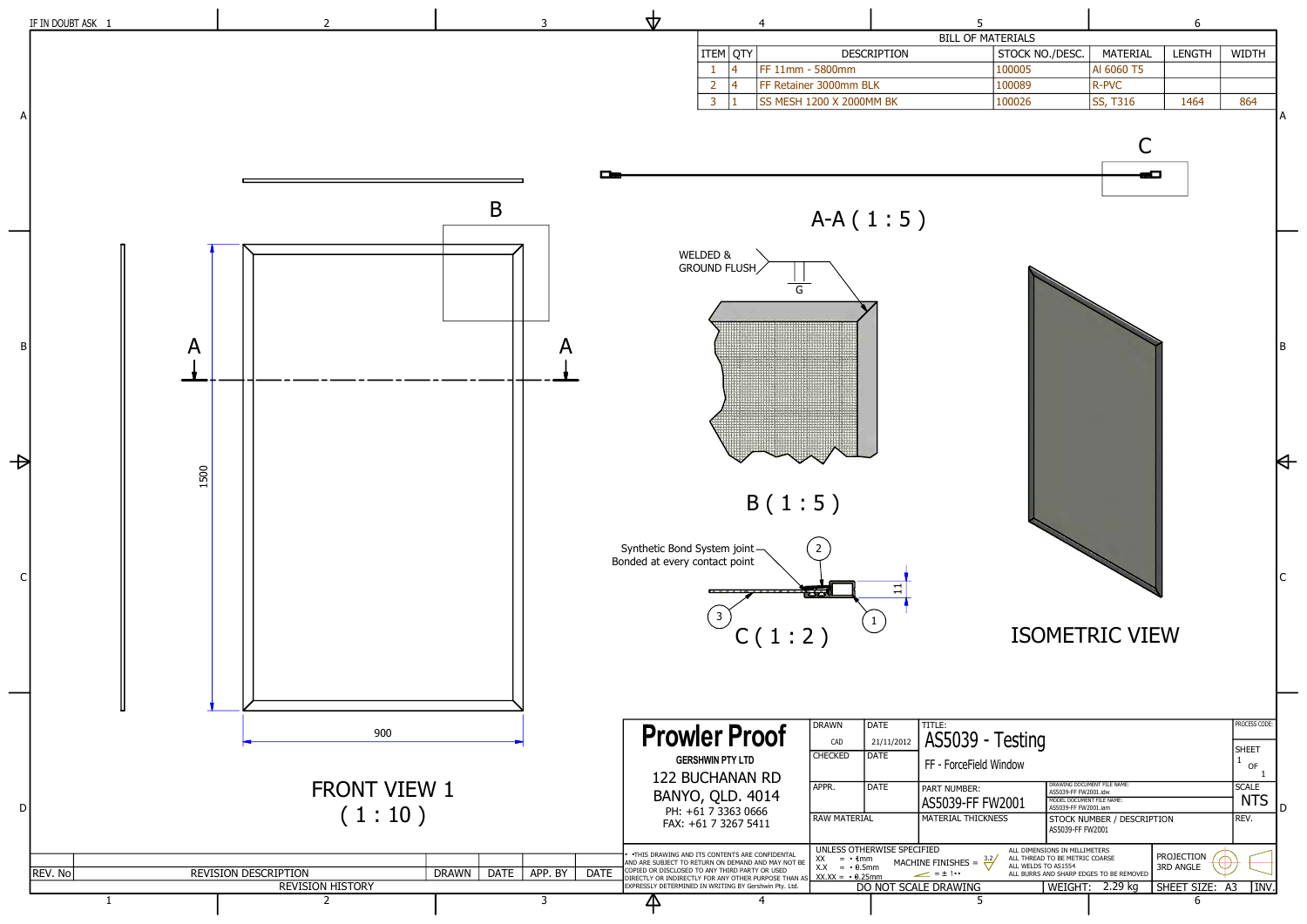

|                  | 6               |               |              |   |
|------------------|-----------------|---------------|--------------|---|
| <b>IATERIALS</b> |                 |               |              |   |
| STOCK NO./DESC.  | <b>MATERIAL</b> | <b>LENGTH</b> | <b>WIDTH</b> |   |
|                  | Pine            | 836           | 35           |   |
|                  | Pine            | 1576          | 35           |   |
|                  | Pine            | 1506          | 35           |   |
|                  | Pine            | 906           | 35           | А |
|                  | Steel, Mild     | 50            |              |   |
|                  | Steel, Mild     | 100           |              |   |
|                  |                 |               |              |   |

 $\blacksquare$ 

| - Testing                              | PROCESS CODE:<br><b>SHEET</b><br>iber - Test Frame<br>OF                            |                                                           |                                       |                                    |   |
|----------------------------------------|-------------------------------------------------------------------------------------|-----------------------------------------------------------|---------------------------------------|------------------------------------|---|
| FW2004<br>KNESS                        | AS5039-FF FW2004.idw<br>MODEL DOCUMENT FILE NAME:<br>AS5039-FF FW2004.jam           | DRAWING DOCUMENT FILE NAME:<br>STOCK NUMBER / DESCRIPTION |                                       | <b>SCALE</b><br><b>NTS</b><br>REV. | D |
| $\frac{3.2}{2}$<br>ALL WELDS TO AS1554 | AS5039-FF FW2004<br>ALL DIMENSIONS IN MILLIMETERS<br>ALL THREAD TO BE METRIC COARSE | ALL BURRS AND SHARP EDGES TO BE REMOVED                   | <b>PROJECTION</b><br><b>3RD ANGLE</b> |                                    |   |
|                                        |                                                                                     | WEIGHT: 13.72 kg                                          | SHEET SIZE: A3<br>6                   |                                    |   |

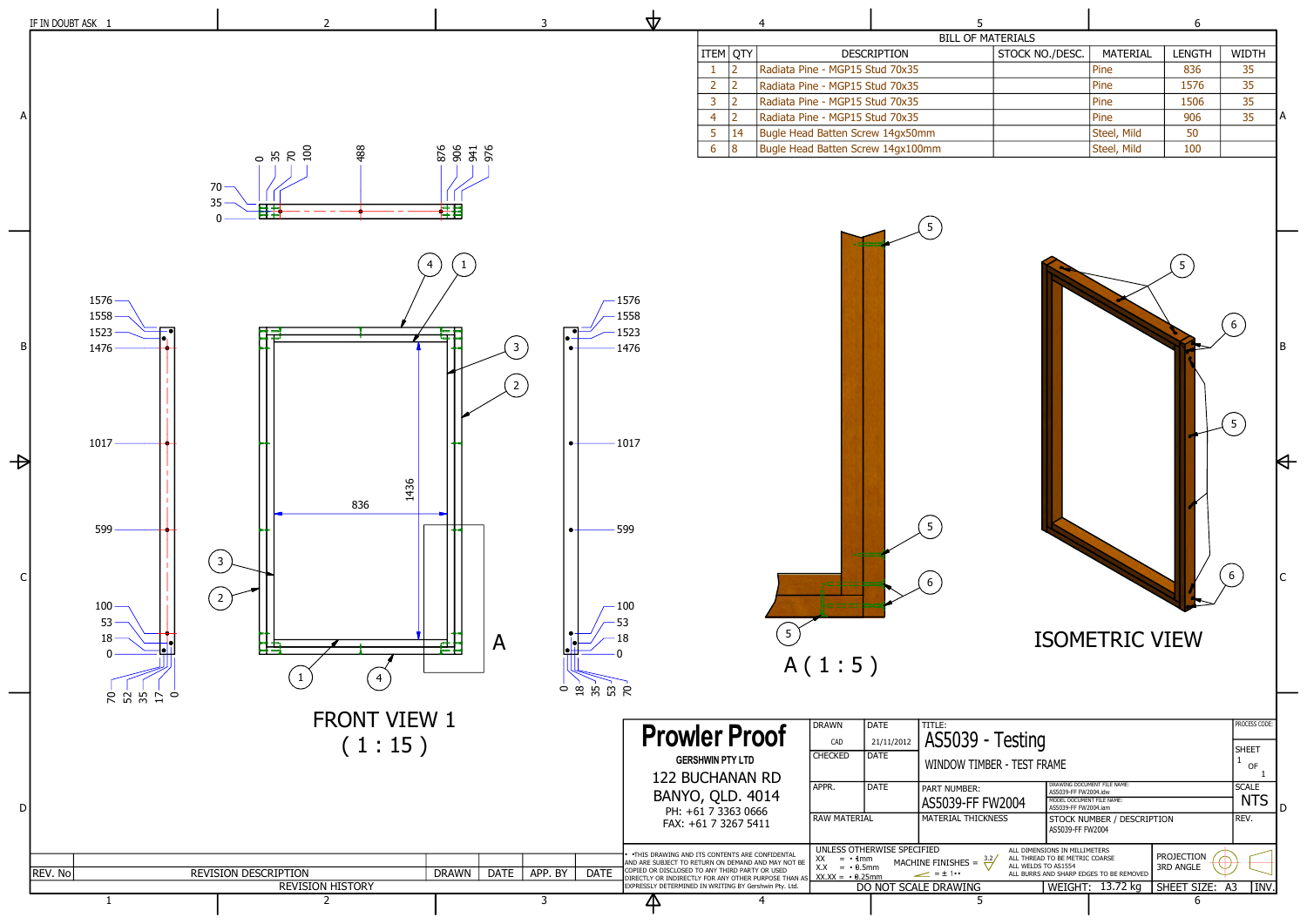

# **MESHTEC**<br>Test Certificate



| Certificate No. 11-032-KS                              |                                                              | NO. 0243<br>Page Lof 1                                                                                                                                                                                                                                                                                                                                                                                                                                                                                                                                                                  |  |
|--------------------------------------------------------|--------------------------------------------------------------|-----------------------------------------------------------------------------------------------------------------------------------------------------------------------------------------------------------------------------------------------------------------------------------------------------------------------------------------------------------------------------------------------------------------------------------------------------------------------------------------------------------------------------------------------------------------------------------------|--|
|                                                        |                                                              |                                                                                                                                                                                                                                                                                                                                                                                                                                                                                                                                                                                         |  |
| KS11-030(0.8mm#316/ Gershwin)<br>Meshtec International |                                                              |                                                                                                                                                                                                                                                                                                                                                                                                                                                                                                                                                                                         |  |
|                                                        |                                                              |                                                                                                                                                                                                                                                                                                                                                                                                                                                                                                                                                                                         |  |
|                                                        |                                                              | Tick box if ok                                                                                                                                                                                                                                                                                                                                                                                                                                                                                                                                                                          |  |
|                                                        |                                                              |                                                                                                                                                                                                                                                                                                                                                                                                                                                                                                                                                                                         |  |
|                                                        |                                                              |                                                                                                                                                                                                                                                                                                                                                                                                                                                                                                                                                                                         |  |
| force/ pressure apparatus (for two direction)          |                                                              |                                                                                                                                                                                                                                                                                                                                                                                                                                                                                                                                                                                         |  |
|                                                        |                                                              | %Humidity = $63\%$ (Less than 80%)                                                                                                                                                                                                                                                                                                                                                                                                                                                                                                                                                      |  |
| Certificated No.: TH.AC./003-A-3                       | Temp.= 24.9 °C At time= 8.25 AM<br>(23± 5°C for force gauge) |                                                                                                                                                                                                                                                                                                                                                                                                                                                                                                                                                                                         |  |
| Expiry dates:  25 May 2012                             |                                                              |                                                                                                                                                                                                                                                                                                                                                                                                                                                                                                                                                                                         |  |
| 3.07 mm (1 line)<br>3.10 mm (1 line)                   |                                                              | Yes<br>Yes                                                                                                                                                                                                                                                                                                                                                                                                                                                                                                                                                                              |  |
|                                                        |                                                              |                                                                                                                                                                                                                                                                                                                                                                                                                                                                                                                                                                                         |  |
|                                                        |                                                              | NOTE: Cross out whichever does not apply.                                                                                                                                                                                                                                                                                                                                                                                                                                                                                                                                               |  |
| Jakkrit U.                                             |                                                              |                                                                                                                                                                                                                                                                                                                                                                                                                                                                                                                                                                                         |  |
|                                                        |                                                              | Wichian K.                                                                                                                                                                                                                                                                                                                                                                                                                                                                                                                                                                              |  |
| Name of Examiner                                       |                                                              | Approved By                                                                                                                                                                                                                                                                                                                                                                                                                                                                                                                                                                             |  |
|                                                        | $3.10 \text{ mm} (1 \text{ line})$                           | Fixed Window 11mm<br>to make sure regulator (2) seals are not broken<br>Length of completed Penetration (mm)<br>New Blade used (Yes/No)<br>Stroke No.1 wire penetration 3.10 mm. (1 line). Stroke No.2 wire penetration 3.07mm (1 line).<br>Stroke No.3 wire penetration 3.10 mm (1 line).<br>: Total wire penetration = $9.27$ mm (3 lines)<br>AS 5041 requires continuous penetration to be less than 150 mm after the third test. Uncertainty of test method<br>_mm [(Uncertainty of test method + Completed penetration after the third test)< 150mm]<br>To requirements of AS 5041 |  |

• This certificate may not be reproduced other than in full except with the prior written approval of the Meshtec International Laboratory.

**• This report is certified only on the sample tested.** 

accredited for compliance with ISO 17025.

QA-LI-01-07 Rev.02 / 16 Nov 2010 168 Moo 3 Chiang Mai - Lampang Road T. Sarapee A. Sarapee. Chiang Mai 50140 T: +66 (0)53 963 284 F: +66 (0)53 420 582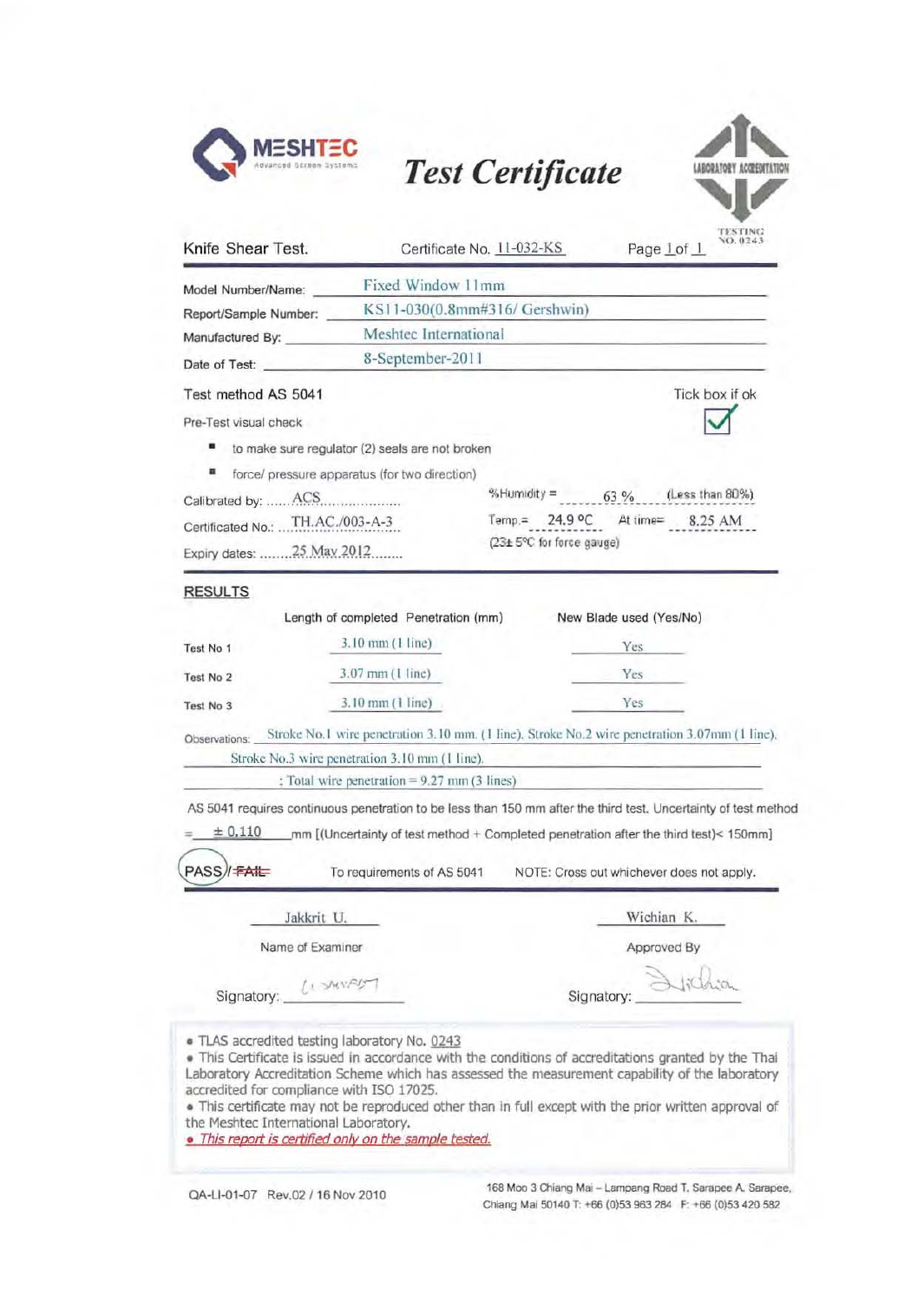

# Product Information

| No             | Item                                                    | <b>Method/Specification</b>                                                   |
|----------------|---------------------------------------------------------|-------------------------------------------------------------------------------|
| 1              | Mesh                                                    | Stainless steel mesh                                                          |
| $\overline{2}$ | Wire specs                                              | High tensile stainless steel                                                  |
| 3              | Diameter                                                | $0.8 + 0.015$ mm                                                              |
| 4              | Alloy                                                   | Grade 316                                                                     |
| 5              | Mpa                                                     | 860-940 Mpa                                                                   |
| 6              | Weave Type                                              | Plain weave                                                                   |
| 7              | Number of strands per inch / 25.4mms                    | 11/10.5 per inch                                                              |
| 8              | Finish (Woven)                                          | Wire Mesh (ISO9044/ASTM E2016-06)                                             |
| 9              | Basic pre-treatment                                     | Alkaline cleaning/Acid etching                                                |
| 10             | Finish (powder coat) brand and type of<br>powder        | Interpon D610 (Akzo Nobel), Polyester                                         |
| 11             | Colour                                                  | Ultra Black Low Sheen                                                         |
| 12             | Testing                                                 | AS3715-2002, AAMA2603-05, AAMA2605-05                                         |
| 13             | Internal testing on wire and finish                     | See the internal testing (second page)                                        |
| 14             | External testing to relevant architectural<br>standards | Salt Spary: 10 000 Hrs (Akzo Nobel)<br>Salt Spary: 10 000<br>Hrs (Akzo Nobel) |
| 15             | Knife shear test                                        | AS5041-2003 Section 8.                                                        |
| 16             | Open Area Space Specification                           | 42.5%                                                                         |